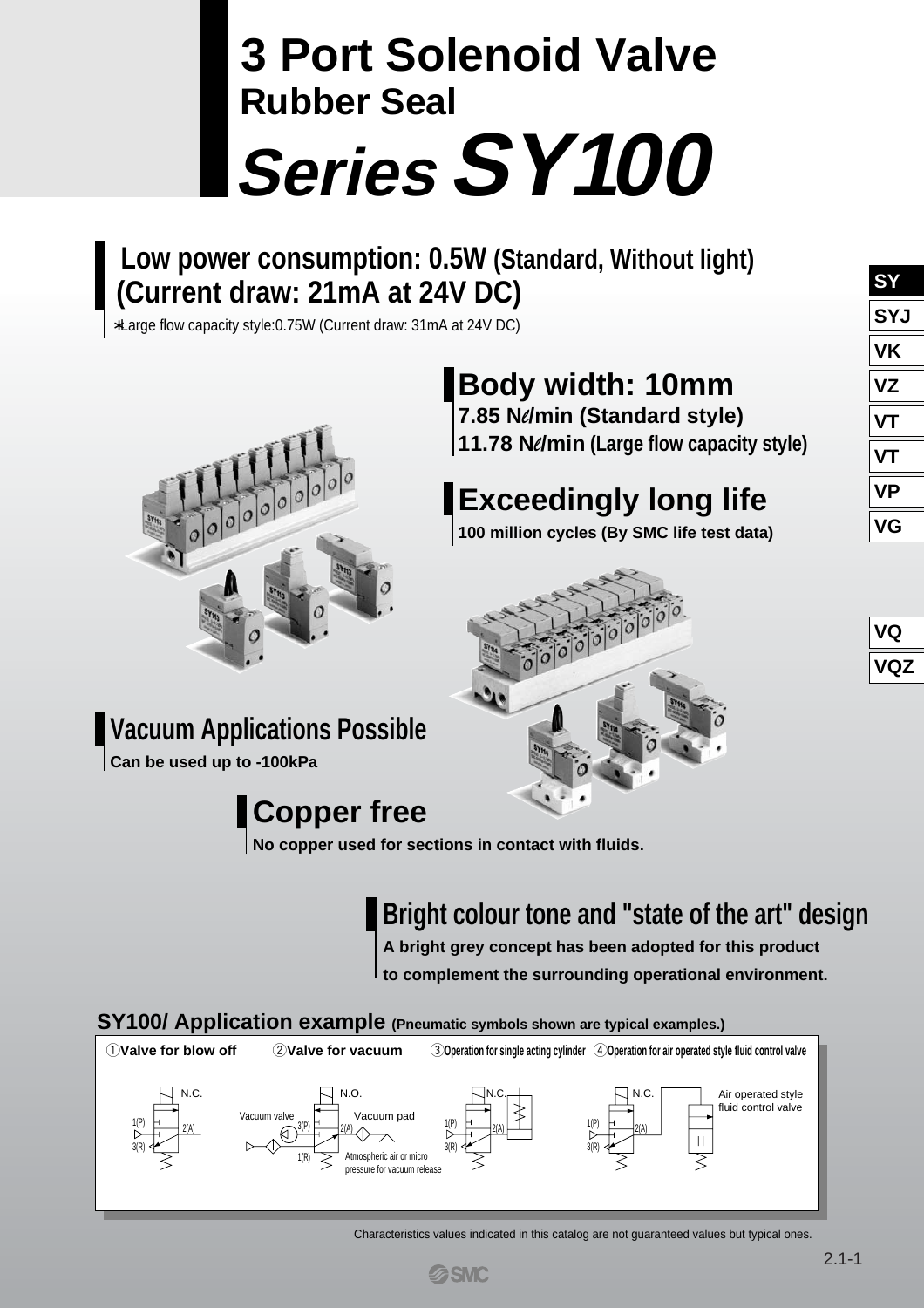## **Precautions**

#### **Be sure to read before handling. Refer to p.0-33 to 0-36 for Safety Instructions and common precautions.**

## **Operation of Manual Override Warning**

Make sure that there is no danger, since manual override operation can make any connected equipment operate.

■ Non-locking push style [Standard style] ■ Locking slotted style [B] Press in the direction of the arrow.





■Push-locking slotted style [D] ■Push-locking lever style [E]





Pressing makes the valve operate. The valve can be locked in the manual override position by turning it to the direction that the arrow shows while keeping it pressed. If it is not turned, it can be used as a non-locking push style.

> Gently operate locking manual override styles B, D using small screwdriver. [Torque: 0.1Nm or less] **A** Caution

## **A** Caution **How to Use Plug Connector**

#### q**Connection/Disconnection of connector**

Connection: Push the connector straight onto the pins of the solenoid, making sure the lip of the lever securely "locks" into the groove of the solenoid cover. Disconnecton: Press the lever against the connector housing and pull it outward from the solenoid.



#### *C***Crimping connection of lead wire and socket**

Strip 3.2 to 3.7mm of the lead wire ends, insert each stripped wire into a socket and crimp contact it using special crimping tool. Be careful that the outer insulation of the lead wires does not interfere with the socket contact part. Use exclusive crimping tool for crimping. (Contact SMC for special crimping tool.)

Core wire contact area , Crimping area



#### **(3) Connection/Disconnection of socket with lead wire Connection**

Insert lead wire and crimped socket into square holes (indicated as A, B, COM) of connector. Press the socket in fully until the hook of the socket locks into the groove of the connector housing. Confirm the locked position by lightly pulling on the lead wire.

#### **Disconnection**

To remove the socket from the connector, pull out lead wire while depressing the hook of the socket with a fine screw driver (≅1mm). If the socket is to be re-used, reposition the hook again.



### **Plug Connector Lead Wire Length**

Standard length is 300mm, but the following lengths are also available.

#### **How to Order Connector Assembly**

For DC**: SY100 30 4A**

Without lead wire:  $SY100 - 30 - A$ (Only with a connector and two sockets.)

#### **How to Order**

To order a valve with lead wire length of other than 300mm, indicate part numbers of the valve without connector and the required connector ass'y separately. Example: 2000mm lead wire length

**For DC SY114-5LO SY100-30-4A-20**



|    | 300mm  |  |
|----|--------|--|
| 6  | 600mm  |  |
| 10 | 1000mm |  |
| 15 | 1500mm |  |
| 20 | 2000mm |  |
| 25 | 2500mm |  |
| 30 | 3000mm |  |
| 50 | 5000mm |  |
|    |        |  |

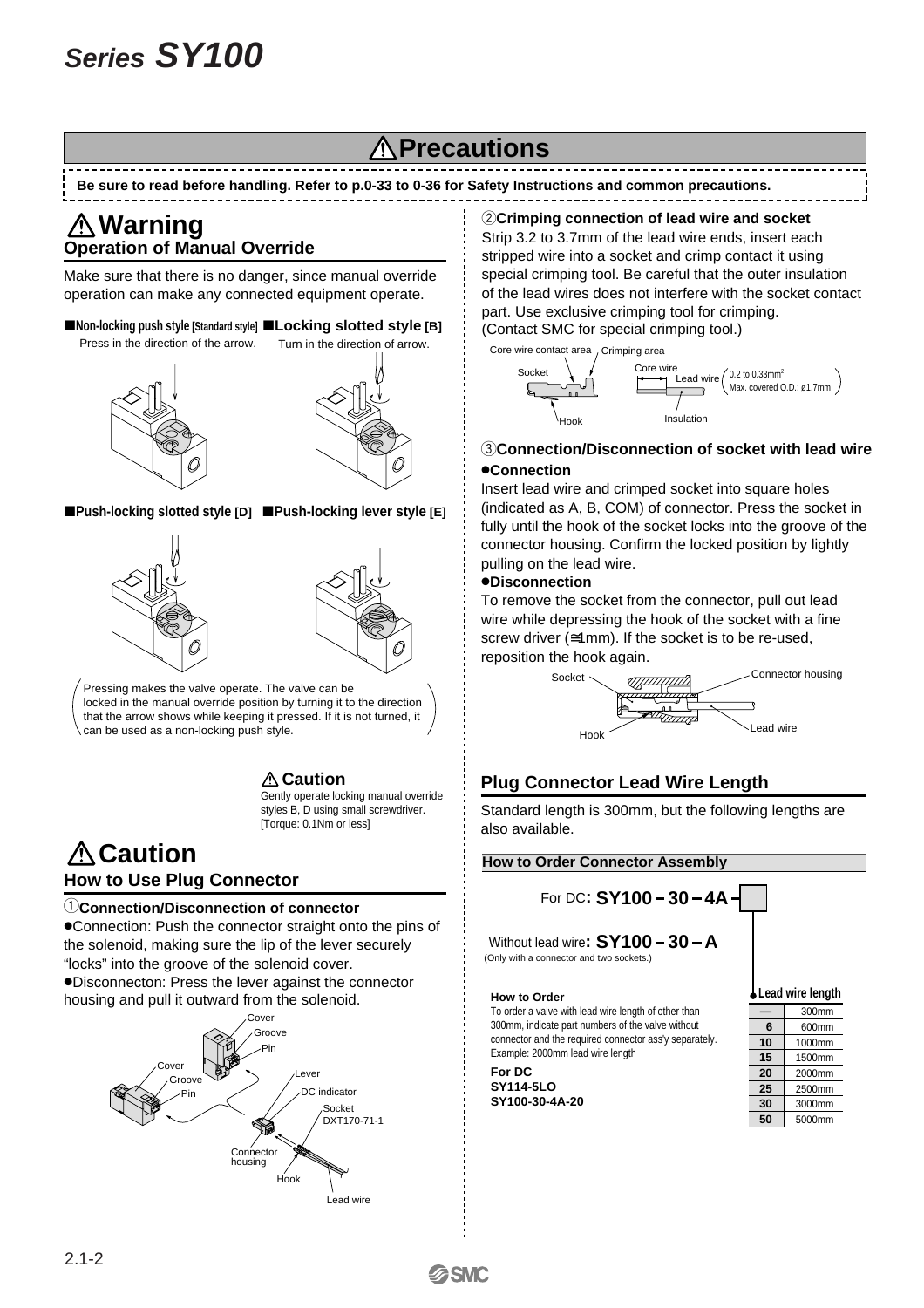### **Surge Voltage Suppressor**

#### **<DC>**

**Grommet, L and M plug connector**



 $SY114$ 



■Standard style (With polarity)

-**Indicator light and surge voltage suppressor ("U")**



- $\cdot$  Please connect correctly the lead wires to  $\bigoplus$  (positive) and  $\bigoplus$  (negative) indications on the connector.
- For non-polar style, the lead wires can be connected to either one. · For DC voltages other than 12, 24V DC, incorrect wiring will cause damage to
- the surge voltage suppressor circuit. (Wrong polarity will cause trouble.)
- · Solenoids, whose lead wires have been pre-wired: positive side red and negative side black.

## **Caution**

Since there is some residual voltage according to the protection device and rated voltage in case of voltage surge suppressor by zener diode, pay attention to the surge protection on the controller side. (Diode residual voltage: ≅1V)

## **Connector Assembly with Protective Cover**

Connector assembly with protective cover enhances dust protection.

- Effective in preventing possible short circuit problems due to contaminants in contact with connector section.
- Cover material is chloroprene rubber which has excellent weatherability and electric insulation properties. However, be careful not to allow contact with cutting oil.
- Round cord provides neat appearance.



### **Connector Assembly with Cover/Dimension**



#### How to Order

 Indicate part number of connector assembly with cover in addition to the solenoid valve part number without connector of the plug connector.

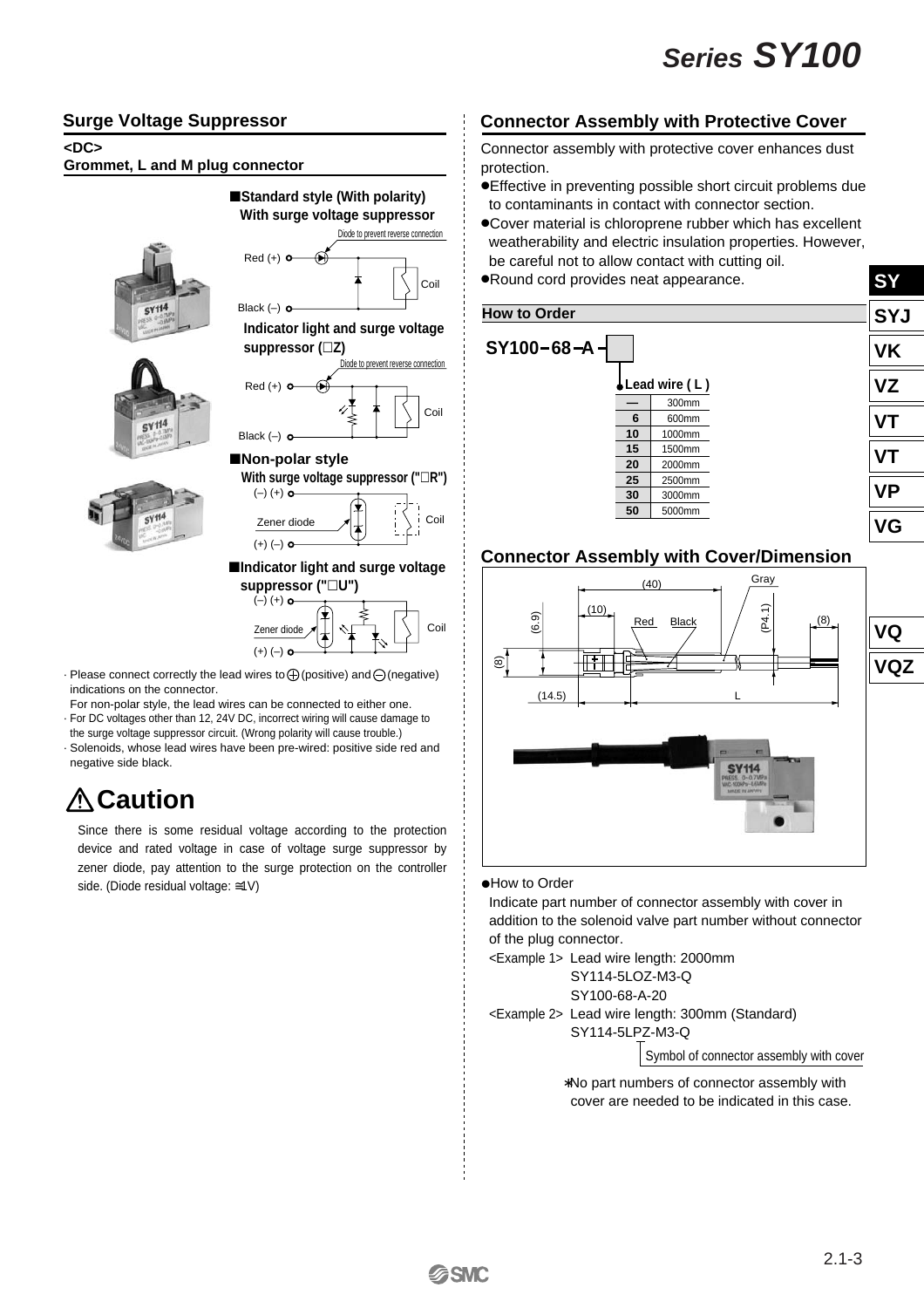# **SeriesSY100 3 Port Direct Operated Rubber Seal**

#### **Model**



Body ported



Base mounted

#### **JIS Symbol**





|  | $\binom{A}{2}$        |
|--|-----------------------|
|  |                       |
|  | $\frac{3}{(P)}$<br>(I |

P.2.1-15 **Order Made**

|           |                                       |                           | Operating               |                   | Vacuum application (MPa) |                 |                                                    | Weight (g) $(2)$               |
|-----------|---------------------------------------|---------------------------|-------------------------|-------------------|--------------------------|-----------------|----------------------------------------------------|--------------------------------|
| Actuation | Model                                 | <b>Style</b>              | pressure range<br>(MPa) | P port            | R port                   | Effective area  | (mm <sup>2</sup> ) (Ne/min) Grommet style          | L, M Plug<br>connector         |
| N.C.      | SY11 <sub>4</sub> <sup>3</sup>        | Standard                  | 0 to 0.7                | $-100$ kPa to 0.6 | $-100$ kPa to 0          | 0.14<br>(7.85)  |                                                    |                                |
| N.C.      | SY11 <sub>4</sub> <sup>3</sup> A      | Large<br>flow<br>capacity | 0 to 0.7                | $-100$ kPa to 0.6 | $-100$ kPa to 0          | 0.22<br>(11.78) | $SY1 \square 3 (A): 13$<br>$SY1 \square 4 (A): 24$ | SY1□3 (A): 15<br>SY1□4 (A): 26 |
| N.O.      | (1)<br>SY12 <sub>4</sub> <sup>3</sup> | Standard                  | 0 to 0.7                | $-100$ kPa to 0   | $-100$ kPa to 0.6        | 0.14<br>(7.85)  | Without<br>sub-plate 12/                           | Without<br>sub-plate 14/       |
| N.O.      | $SY12^{(1)}_4A$                       | Large<br>flow<br>capacity | 0 to 0.7                | $-100$ kPa to 0   | $-100$ kPa to $0.6$      | 0.22<br>(11.78) |                                                    |                                |



| Note 2) Value for DC.                                                                               |
|-----------------------------------------------------------------------------------------------------|
| Note 1) SY123/SY124 and SY123/SY124 A: Supply pressure to 1(R) port and exhaust air from 3(P) port. |

## **Specifications**

| Fluid                                                                                                                                                                                                                    | Air                                                                                                                                                                                                                                                                                                                                      |  |  |
|--------------------------------------------------------------------------------------------------------------------------------------------------------------------------------------------------------------------------|------------------------------------------------------------------------------------------------------------------------------------------------------------------------------------------------------------------------------------------------------------------------------------------------------------------------------------------|--|--|
| Ambient and fluid temperature (°C)                                                                                                                                                                                       | Max. $50^{\circ}$ C                                                                                                                                                                                                                                                                                                                      |  |  |
| Response time (ms) (1)                                                                                                                                                                                                   | 10ms or less                                                                                                                                                                                                                                                                                                                             |  |  |
| Max. operating frequency (Hz)                                                                                                                                                                                            | 20                                                                                                                                                                                                                                                                                                                                       |  |  |
| Manual override                                                                                                                                                                                                          | Non-locking push, Locking slotted,<br>Push-locking slotted, Push-locking lever                                                                                                                                                                                                                                                           |  |  |
| Lubrication                                                                                                                                                                                                              | Not requited                                                                                                                                                                                                                                                                                                                             |  |  |
| Mounting position                                                                                                                                                                                                        | Free                                                                                                                                                                                                                                                                                                                                     |  |  |
| Impact/Vibration resistance (m/s2) <sup>(2)</sup>                                                                                                                                                                        | 150/30                                                                                                                                                                                                                                                                                                                                   |  |  |
| Enclosure                                                                                                                                                                                                                | Dust-proof                                                                                                                                                                                                                                                                                                                               |  |  |
| without surge suppressor.)                                                                                                                                                                                               | Note 1) According to dynamic performance test JIS B8374-1981 (Coil temperature 20°C, at rated voltage,<br>Note 2) Impact resistance: No malfunction from tests using drop impact tester, to axis and right angle direction<br>of main valve and armature, each one time when energized and de-energized.<br>(Value in the initail stage) |  |  |
| Vibration resistance: No malfunction from tests with 8.3~2000Hz 1 sweep, to axis and right angle direction<br>of main valve and armature, each one time when energized and de-enegized.<br>(Value in the initial stage.) |                                                                                                                                                                                                                                                                                                                                          |  |  |

## **Solenoid Specifications**

| <b>Series</b>                   |    | $SY1^{13}_{24}$                                                 | $SY1_{24}^{13}A$         |  |
|---------------------------------|----|-----------------------------------------------------------------|--------------------------|--|
| Electrical entry                |    | Grommet (G), (H), L plug connector (L),<br>M plug connector (M) |                          |  |
| Coil rated voltage (V)          | DC | 24, 12, 6, 5, 3                                                 |                          |  |
| Allowable voltage               |    | $-10$ to $+10\%$                                                |                          |  |
| Power consumption (W) (1)<br>DC |    | 0.5W (With light: 0.55W)                                        | 0.75W (With light: 0.8W) |  |
| Surge voltage suppressor        |    | Diode                                                           |                          |  |
| Indicator light                 |    | LED                                                             |                          |  |
| (1) At rated voltage            |    |                                                                 |                          |  |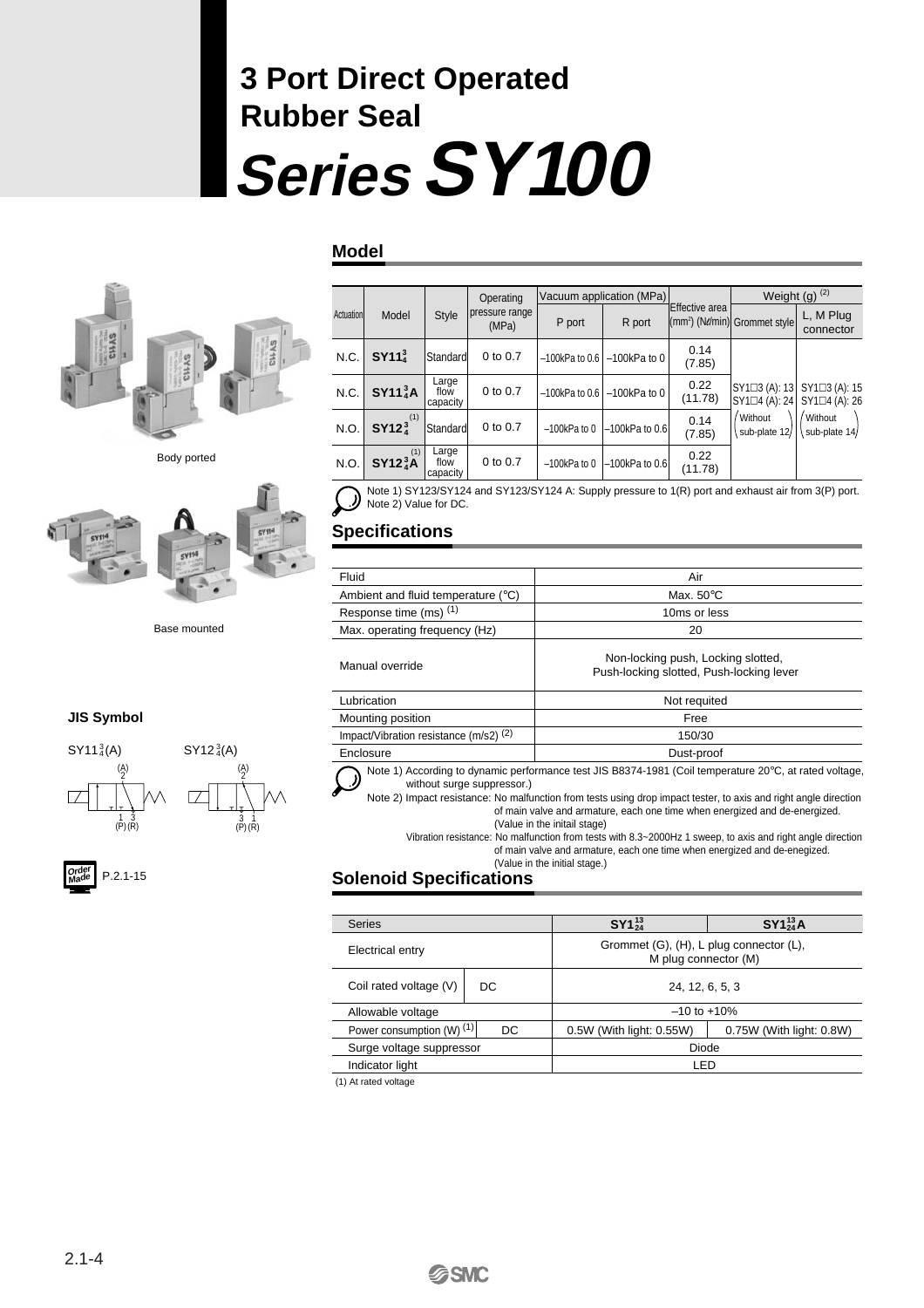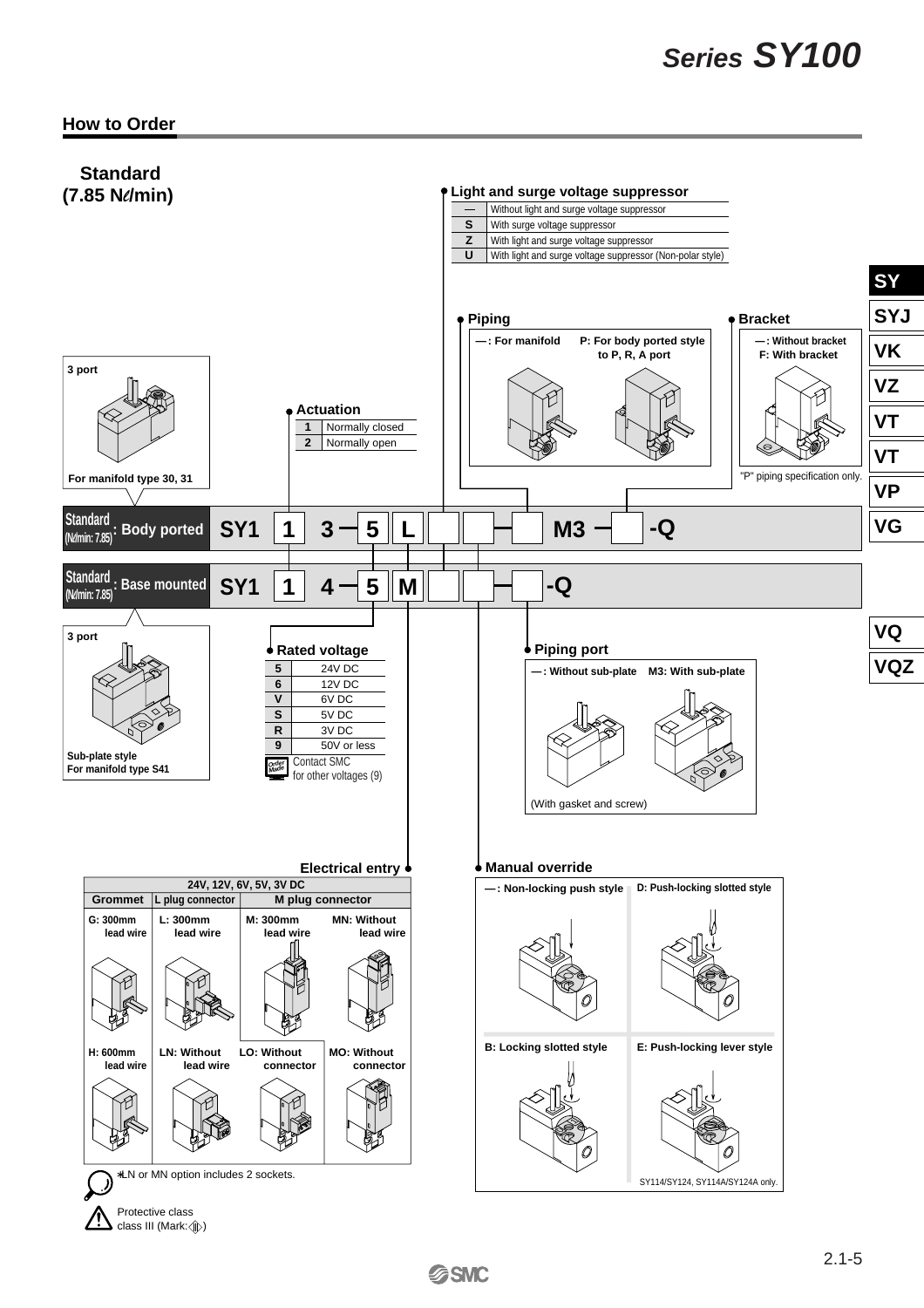**How to Order**

![](_page_5_Figure_2.jpeg)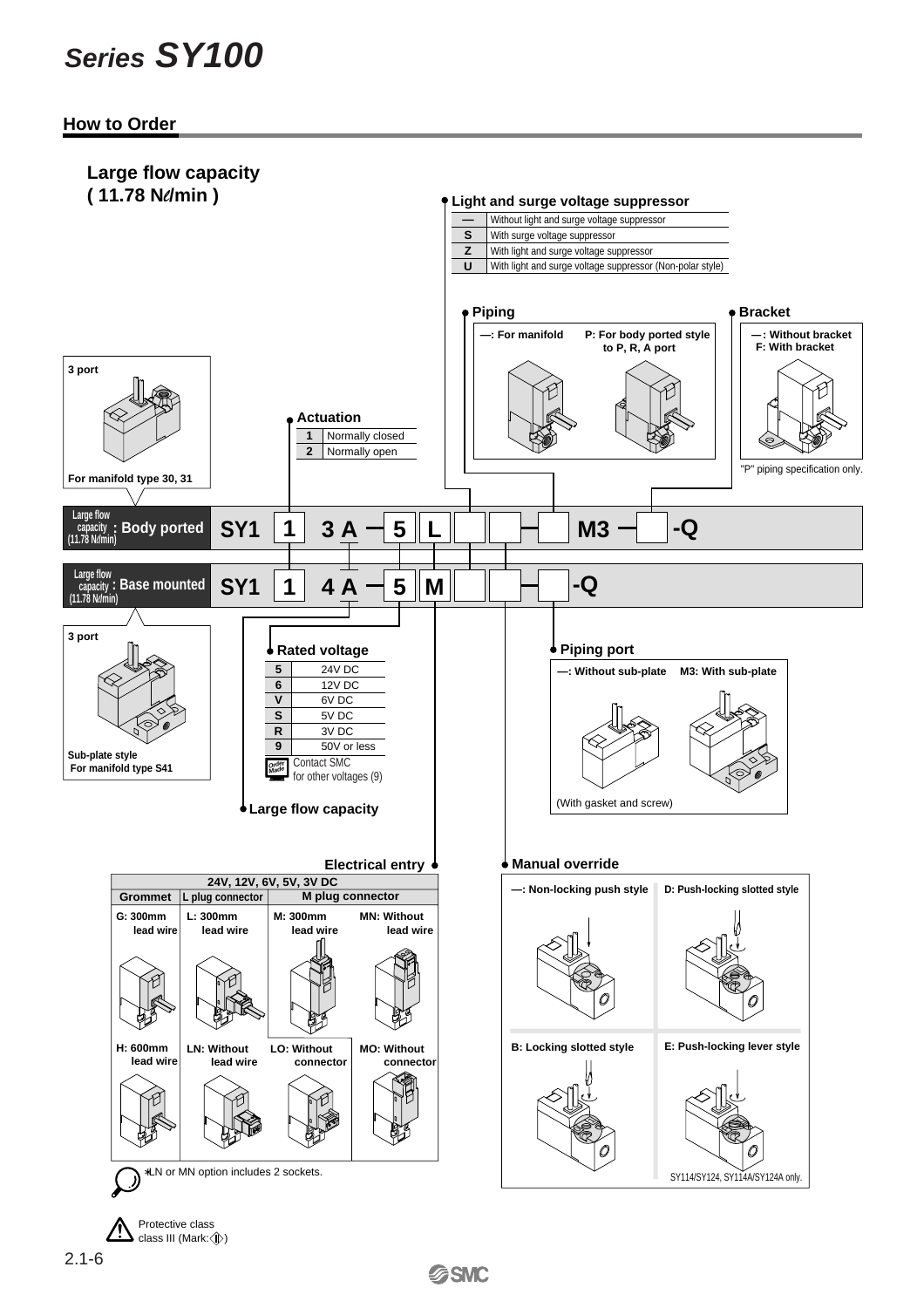## **Construction**

### **SY114, SY114A**

![](_page_6_Figure_3.jpeg)

![](_page_6_Figure_4.jpeg)

| <b>SY</b> |
|-----------|
| SYJ       |
| VK        |
| VZ        |
| VТ        |
| ИŤ        |
| VP        |
| VG        |

| J<br>C |
|--------|
| Г<br>I |

#### **Component Parts**

| No.               | Description    | Material            | <b>Notes</b> |
|-------------------|----------------|---------------------|--------------|
| 〔1〕               | Body           | Resin               | Gray         |
| $\circled{2}$     | Cover          | Resin               | Gray         |
| 3)                | Push rod       | Resin               |              |
| $\left( 4\right)$ | Armature ass'y | NBR/Stainless steel |              |
| 5)                | Core           | Stainless steel     |              |
| $\epsilon$        | Exhaust poppet | <b>NBR</b>          |              |
| 7)                | Return spring  | Stainless steel     |              |
| $\left( 8\right)$ | Poppet spring  | Stainless steel     |              |
| $\left(9\right)$  | Coil ass'y     |                     |              |

#### **How to Order Connector Assembly**

![](_page_6_Figure_10.jpeg)

#### **Replacement Parts**

| No. | Description | Part No.      | Material      |
|-----|-------------|---------------|---------------|
| 10  | Sub-plate   | SY100-74-1-Q  | Zinc die cast |
| 11) | Gasket      | $VJ100-6-1-C$ | <b>NBR</b>    |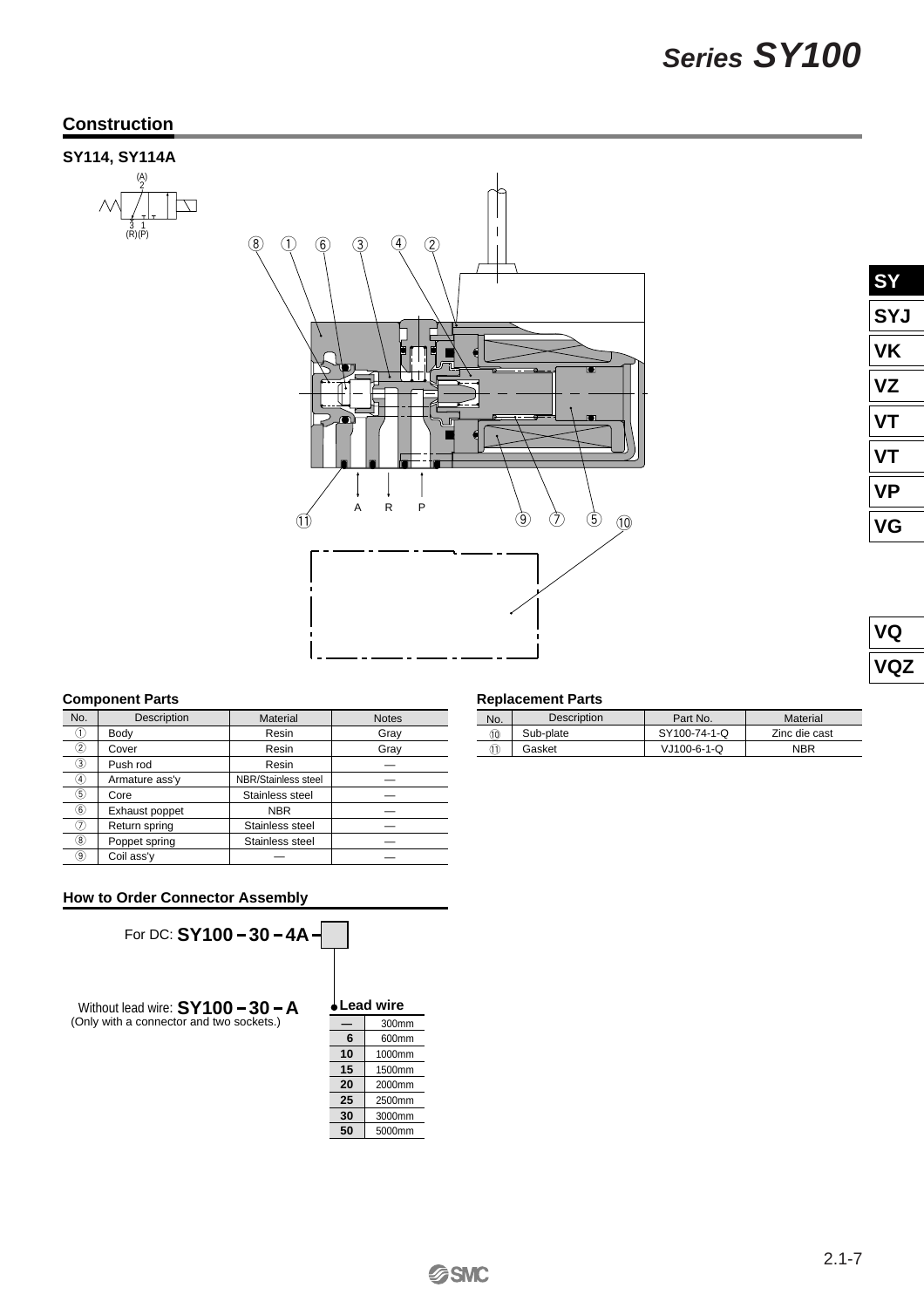### **Body Ported**

![](_page_7_Figure_2.jpeg)

## **L** plug connector (L): SY1<sup>1</sup><sub>2</sub>3 (A)-□L□□-PM3 (F)-Q

![](_page_7_Figure_4.jpeg)

 $^{1}_{2}$ 3 (A)-□L□□-PM3 (F)-Q  $\vert$  M plug connector (M): SY1 $^{1}_{2}$ 3 (A)-□M□□-PM3 (-F)-Q

![](_page_7_Figure_6.jpeg)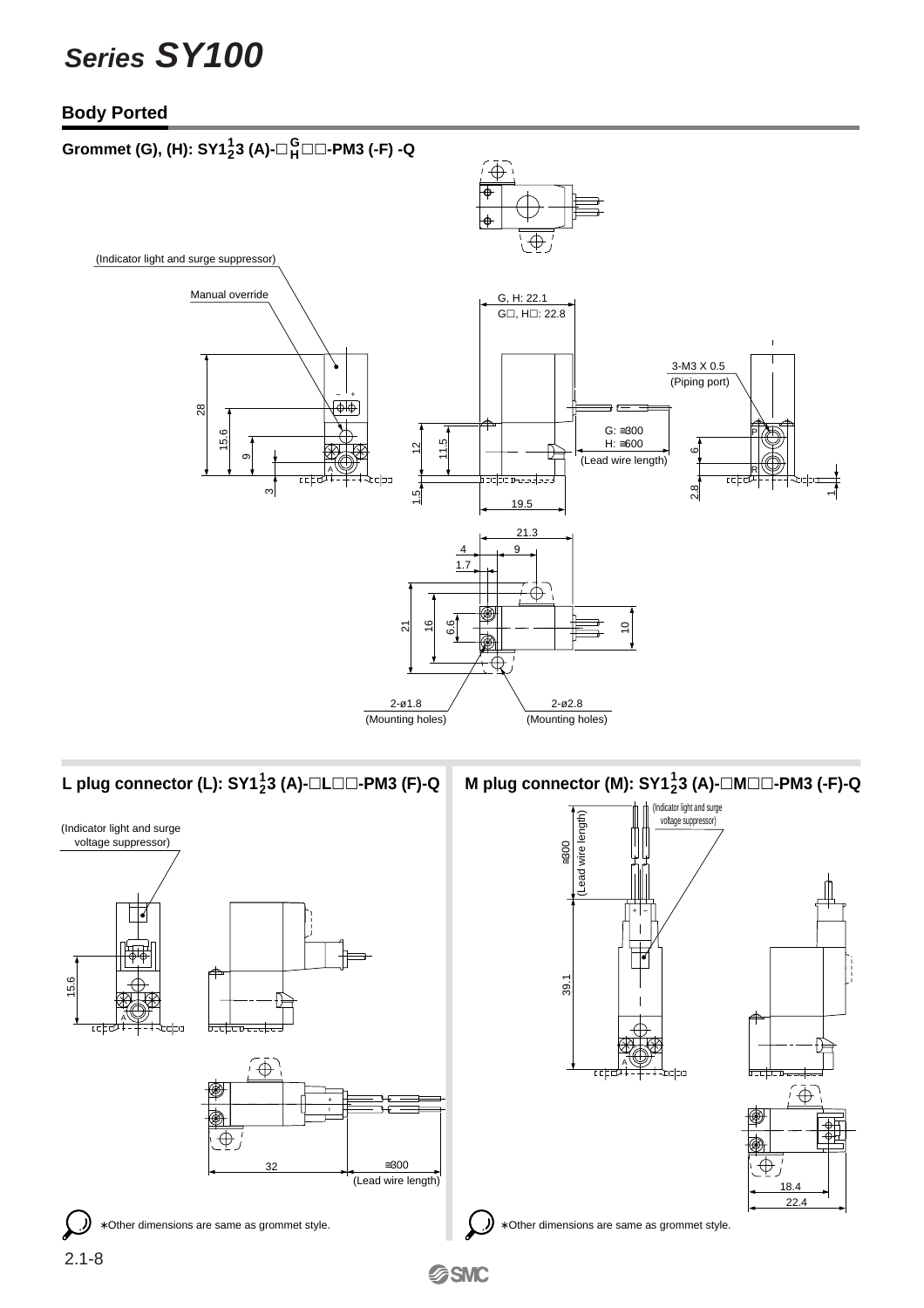### **Base Mounted (With Sub-plate)**

#### **Grommet (G), (H): SY1**  $^{1}_{2}$ **4 (A)-**□  $^{12}_{H}$ □ □ -M3-Q **G**

![](_page_8_Figure_3.jpeg)

![](_page_8_Figure_4.jpeg)

 $\boxed{\mathbb{A}}$ 

 $\oplus$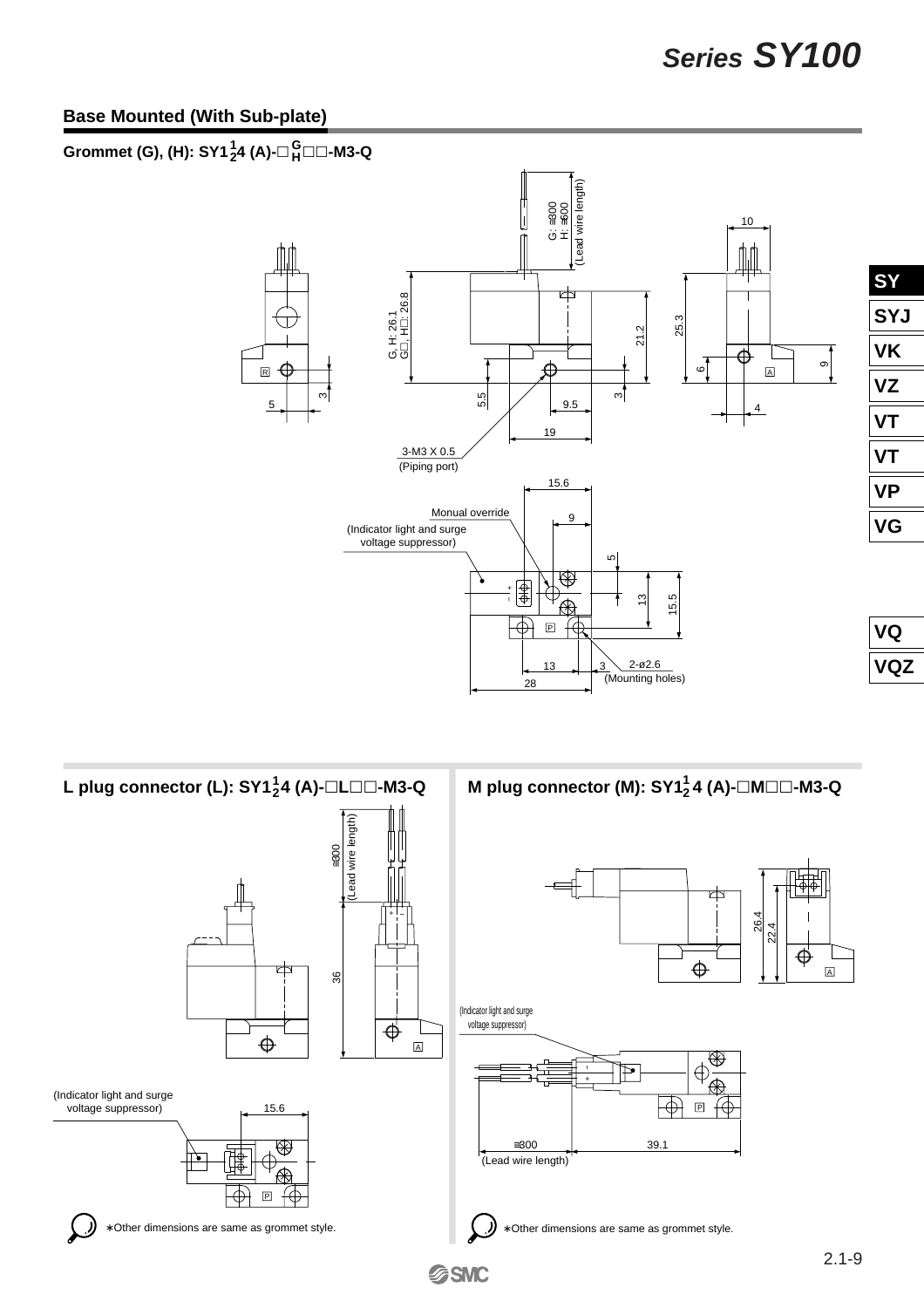# **Manifold Series SY100**

![](_page_9_Picture_1.jpeg)

### **Specifications**

| Type                                                               |                  | $30^{(4)}$                 | <b>S41</b>         |      |  |  |  |  |
|--------------------------------------------------------------------|------------------|----------------------------|--------------------|------|--|--|--|--|
| Manifold style                                                     |                  | Single base style, B mount |                    |      |  |  |  |  |
| P (SUP)/R (EXH) style                                              |                  | Common SUP/Common EXH      |                    |      |  |  |  |  |
| Valve stations                                                     |                  | 2 to 10 stations           | 2 to 20 stations   |      |  |  |  |  |
| A porting                                                          | Location         | Valve                      |                    | Base |  |  |  |  |
|                                                                    | <b>Direction</b> | Top                        | Side               |      |  |  |  |  |
| Port size                                                          | P, R port        |                            | M5 X 0.8           |      |  |  |  |  |
|                                                                    | A port           | M3 X 0.5                   | M3 X 0.5, M5 X 0.8 |      |  |  |  |  |
|                                                                    | $SY1\square 3$   | 0.14(7.85)                 |                    |      |  |  |  |  |
| Valve effective<br>area<br>mm <sup>2</sup> (Ne/min) <sup>(1)</sup> | $SY1 \square 3A$ | 0.21(11.78)                |                    |      |  |  |  |  |
|                                                                    | $SY1\square 4$   |                            | 0.13(6.87)         |      |  |  |  |  |
|                                                                    | $SY1 \square 4A$ |                            | 0.2(10.8)          |      |  |  |  |  |

Note 1) When mounted on manifold base

.)) Note 2) SY114 (A) and SY124 (A) can not be mounted on the same manifold.

Note 3) Supply to R port and exhaust from P port for SY124 (A).

Note 4) 30 Type is applicable only for SY113 and SY113A. Piping to exhaust port is not possible.

### **How to Order Manifold Base (Ordering Example)**

#### **Example**

![](_page_9_Figure_10.jpeg)

**SS3Y1-S41-05-M5-Q**........1set (S41 type 5-station manifold part number) **SY100-77-1A-Q**...........1set (Blank plate assembly part number) **SY114-5GZ-Q**...............4set (Valve)

List part numbers of the installed valve and option in required station location separately under manifold part number.

![](_page_9_Picture_13.jpeg)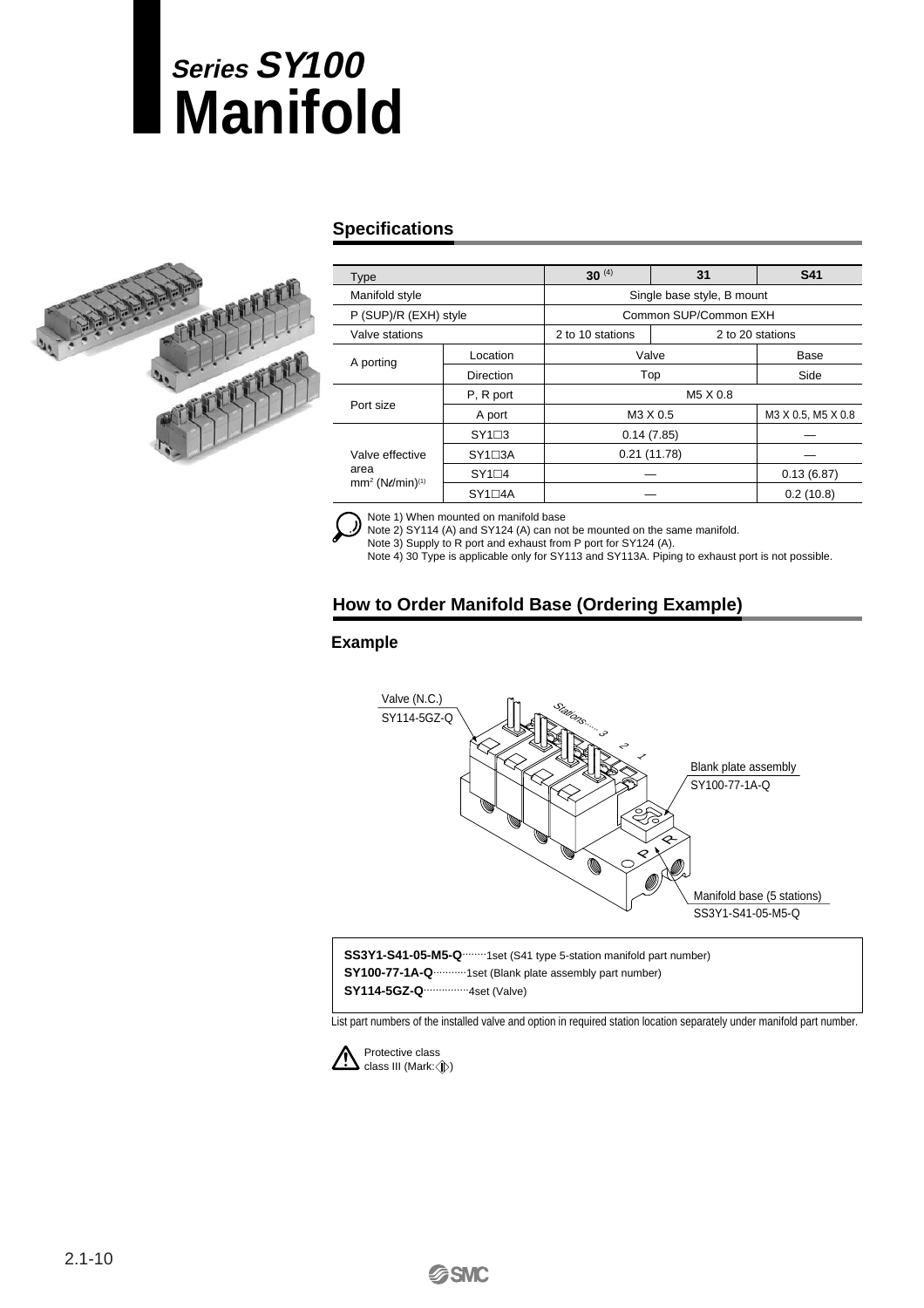![](_page_10_Figure_1.jpeg)

**Applicable base**  Sub-plate (For body ported style) SS3Y1-30 type |<br>SS3Y1-31 type <sup>|</sup> Manifold base

A

VJ100-6-10 Gasket

Gasket

**Applicable base**  VJ100-6-8

Sub-plate SS3Y1-S41 type manifold base

**SSMC** 

Manifold base

SY100-77-1-Q Blank plate

VJ100-20-1 Gasket

**Applicable base** Sub-plate SS3Y1- 30 type SS3Y1- 31 type SS3Y1- S41 type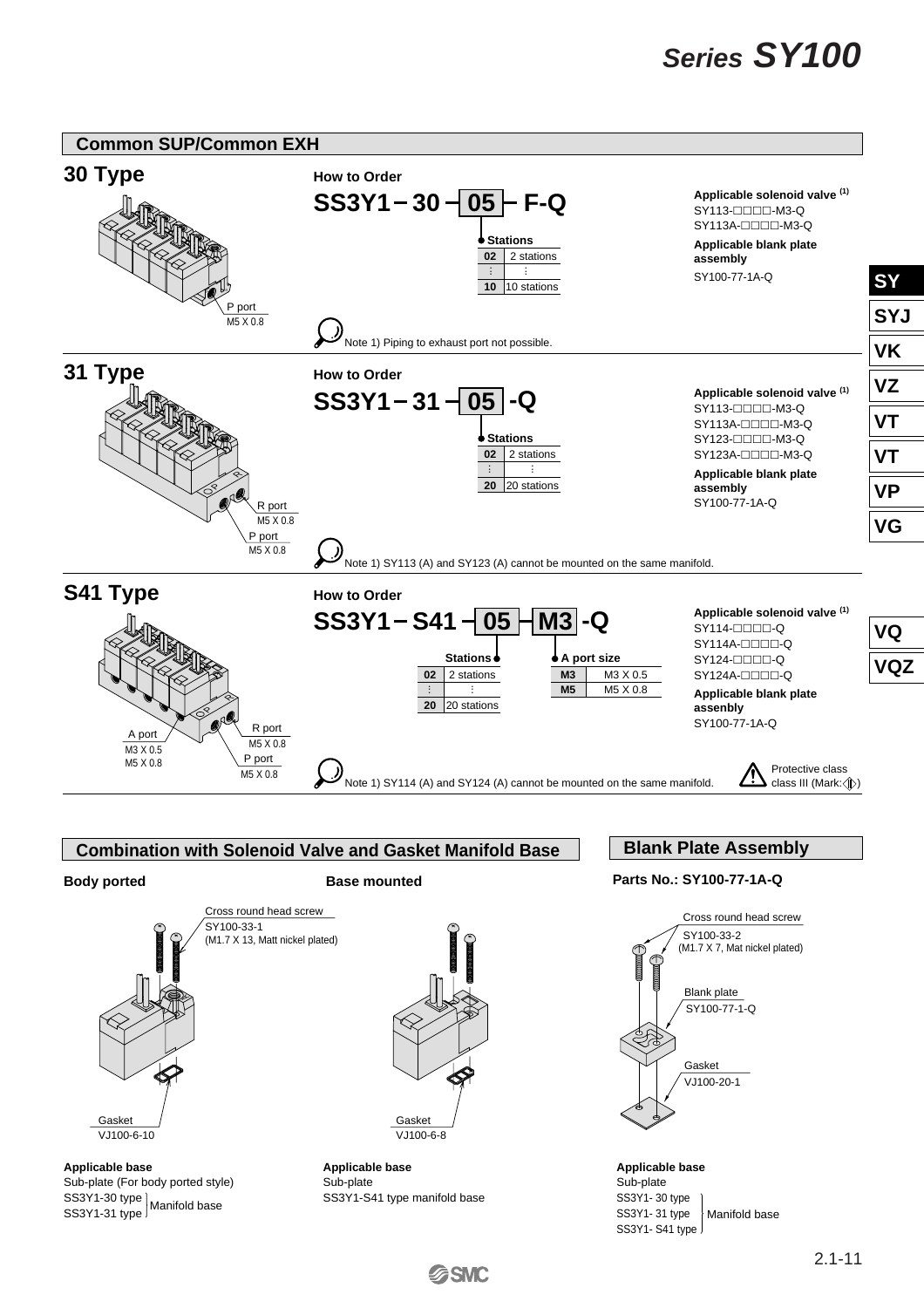### **30 Type Manifold: Top Ported/SS3Y1-30- Station -F-Q**

#### **Grommet (G), (H)**

![](_page_11_Figure_3.jpeg)

\* No bracket is assembled prior to delivery. Mount one to the appropriate position. (Attach two brackets if more than five stations.)

![](_page_11_Figure_7.jpeg)

Other dimensions are same as grommet style. ∗ ∗

| Stati |  |           |    |      |    |      |  |  |
|-------|--|-----------|----|------|----|------|--|--|
|       |  | -<br>41 h | 52 | 62.5 | 72 | 83.5 |  |  |
|       |  |           |    |      |    |      |  |  |

#### L plug connector (L) **M** plug connector (M)

![](_page_11_Figure_11.jpeg)

Other dimensions are same as grommet style.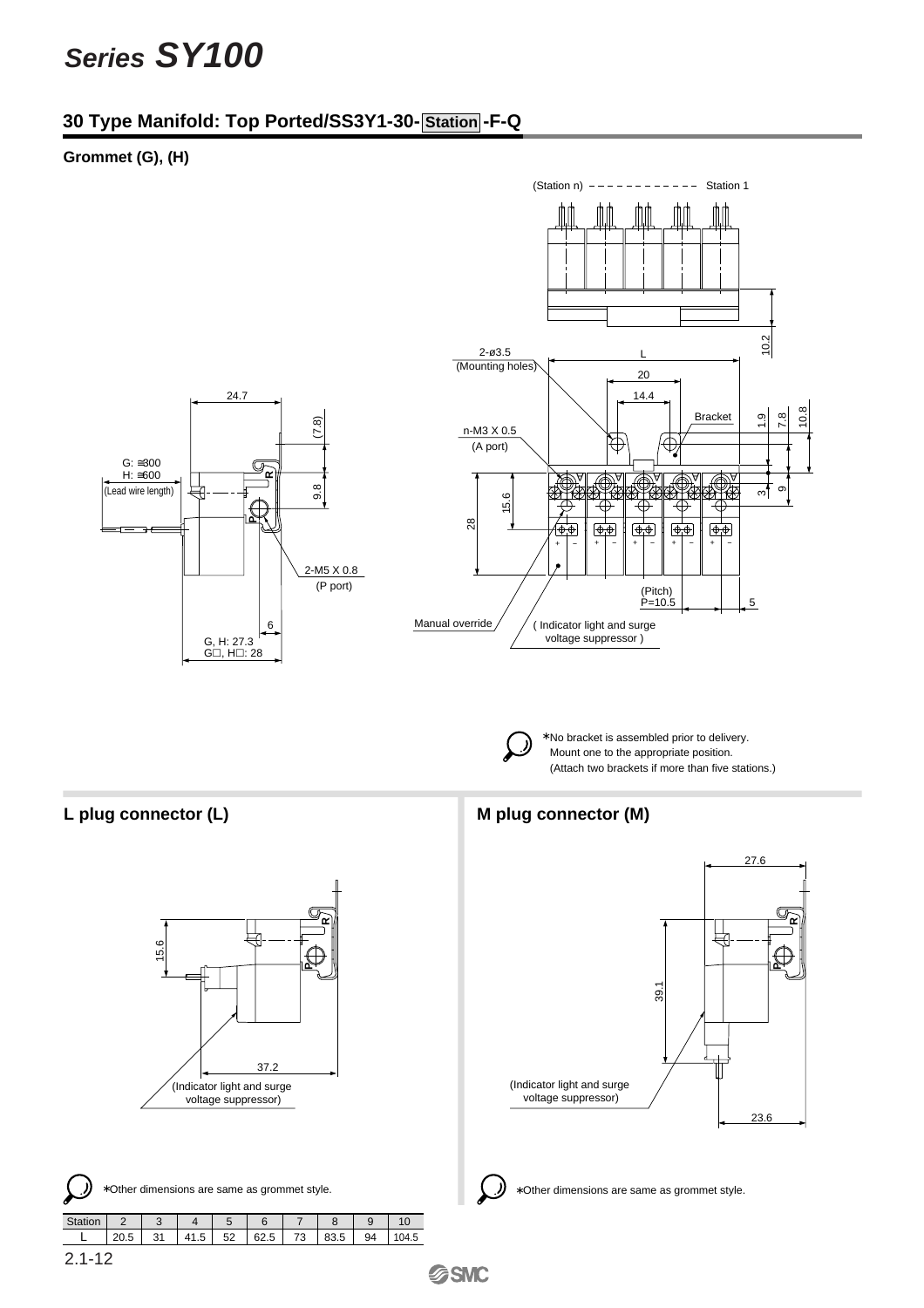### **31 Type Manifold: Top Ported/SS3Y1-31- Station -Q**

#### **Grommet (G), (H)**

![](_page_12_Figure_3.jpeg)

voltage suppressor )

![](_page_12_Figure_4.jpeg)

![](_page_12_Figure_5.jpeg)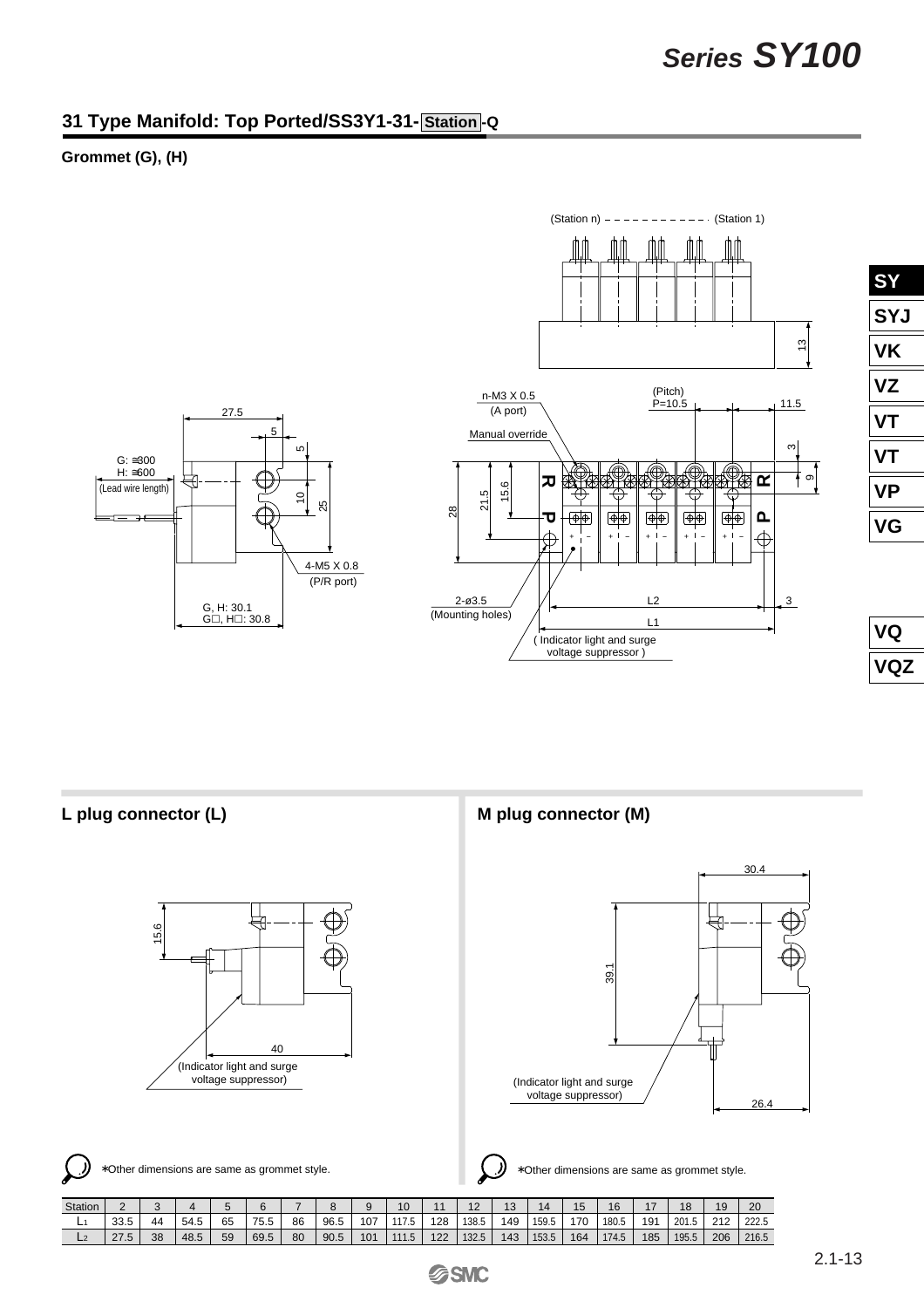### **S41 Type Manifold: Side Ported/SS3Y1-S41- Station -M3/M5-Q**

#### **Grommet (G), (H)**

![](_page_13_Figure_3.jpeg)

#### **In case of M5 In case of M3**

![](_page_13_Figure_5.jpeg)

![](_page_13_Figure_6.jpeg)

![](_page_13_Figure_8.jpeg)

 $G\Box$ ,  $H\Box$ : 30.8

L plug connector (L) **M** plug connector (M)

![](_page_13_Figure_10.jpeg)

Other dimensions are same as grommet style. Other dimensions are same as grommet style. ∗ ∗

| Station | ∼                     |    |      |    |      |    |                | ч   | 10             |     |       | $\overline{\phantom{a}}$<br>د.ا | 14    | 15  | 16    |     | 18    | 19  | 20    |
|---------|-----------------------|----|------|----|------|----|----------------|-----|----------------|-----|-------|---------------------------------|-------|-----|-------|-----|-------|-----|-------|
| . .     | $\sim$ $\sim$<br>აა.ა | 44 | 54.5 | 65 | 75.5 | 86 | 96.5<br>$\sim$ | 07  | 4.47<br>C. I I | 128 | 138.5 | 49                              | 159.5 | 170 | 180.5 | 191 | 201.5 | 242 | 222.5 |
| LZ.     | 27E<br>$\sim$         | 38 | 48.5 | 59 | 69.5 | 80 | 90.5           | 101 | 11.5           | 122 | 132.5 | 143                             | 153.5 | 164 | 174.5 | 185 | 195.5 | 206 | 216.5 |